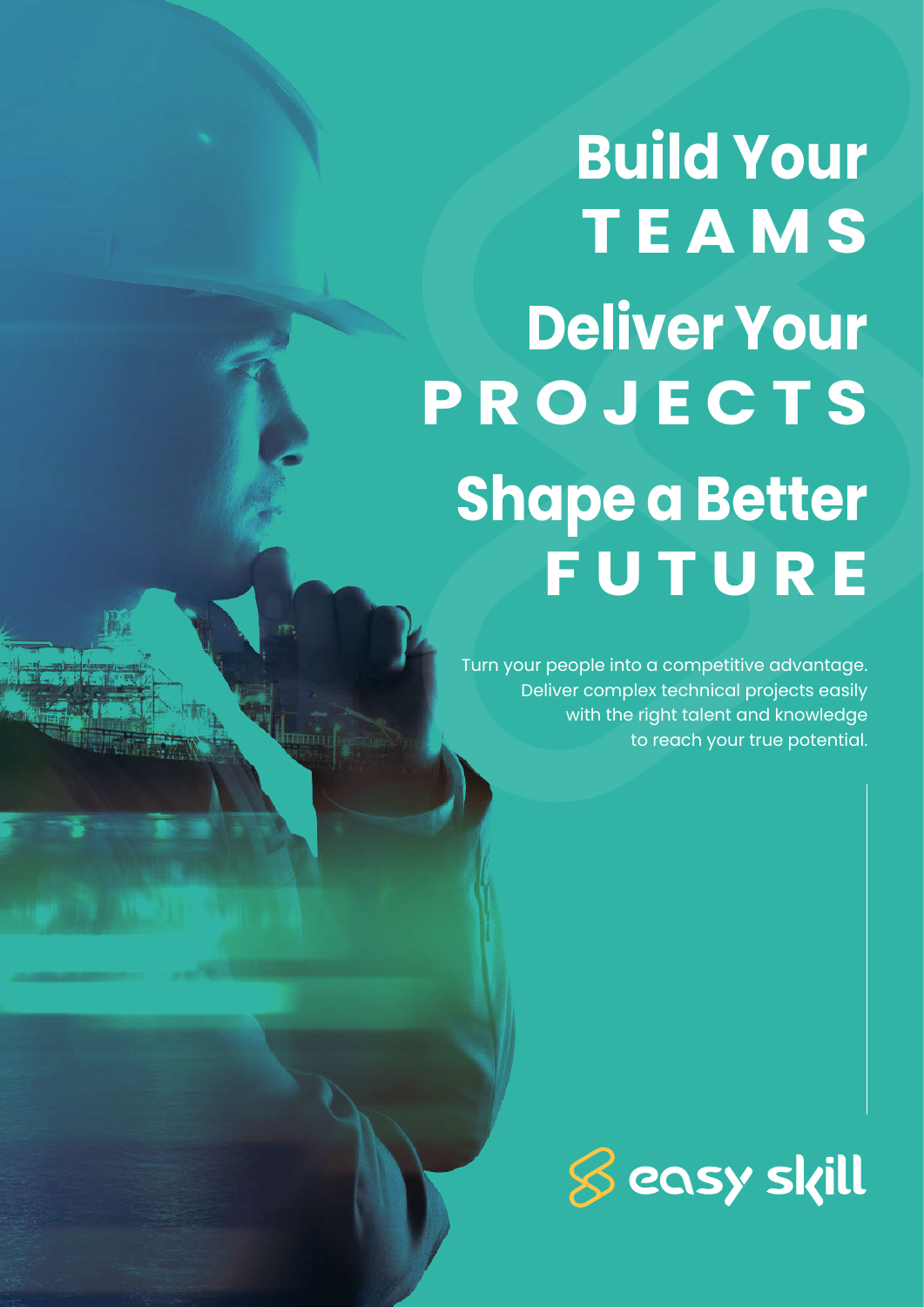## **Find.**

"Easy Skill is the best in the business because they are incredibly responsive and always find the right experts with the highest quality profiles who are available when you need them," Head of Procurement, Glencore.

Finding highly-skilled talent can be a nightmare. You need rare, technical expertise to execute your critical projects just like everyone else. So how can you win the talent war?

As a group of technical experts ourselves, we totally get your project requirements. We speak tech and can translate project needs into roles and opportunities. They say it takes one to know one and we recognise technical talent a mile away. And we work together as one global team at high velocity to provide quality candidates within days.





"Mobilising experts in some countries can be almost impossible from work permits to legislation and taxes for health care. It's complicated. When we need to get it done right the first time and quickly, we call Easy Skill who takes care of the rest," Operations Director, CGG.

Moving people around the world demands specialised knowledge and government expertise. If you don't like administrative headaches, we can help. We're experts at global mobility. We know how to make international moves simple and painless, so you can get back to doing the work you love.

Global mobility is the key to drafting the world's best talent on your team. When your global talent strategy requires diversity, expertise, and availability, we've got you covered.

**Move.**

# **Train.**

"Easy Skill helped me to identify the best training solutions and organised national delivery across Australia," National Technical Manager, Fenner Dunlop Australia.

Knowledge is powerful when applied correctly. But keeping up with changing requirements, rules, and skills developments is too demanding. If you're overwhelmed by the endless training possibilities, we can help.

We maximise your team's potential with the right knowledge at the right time. We figure out exactly what training you need and organise everything from delivery to administration. We help people, teams, and companies achieve more. Let us help you unlock your staff's true potential.

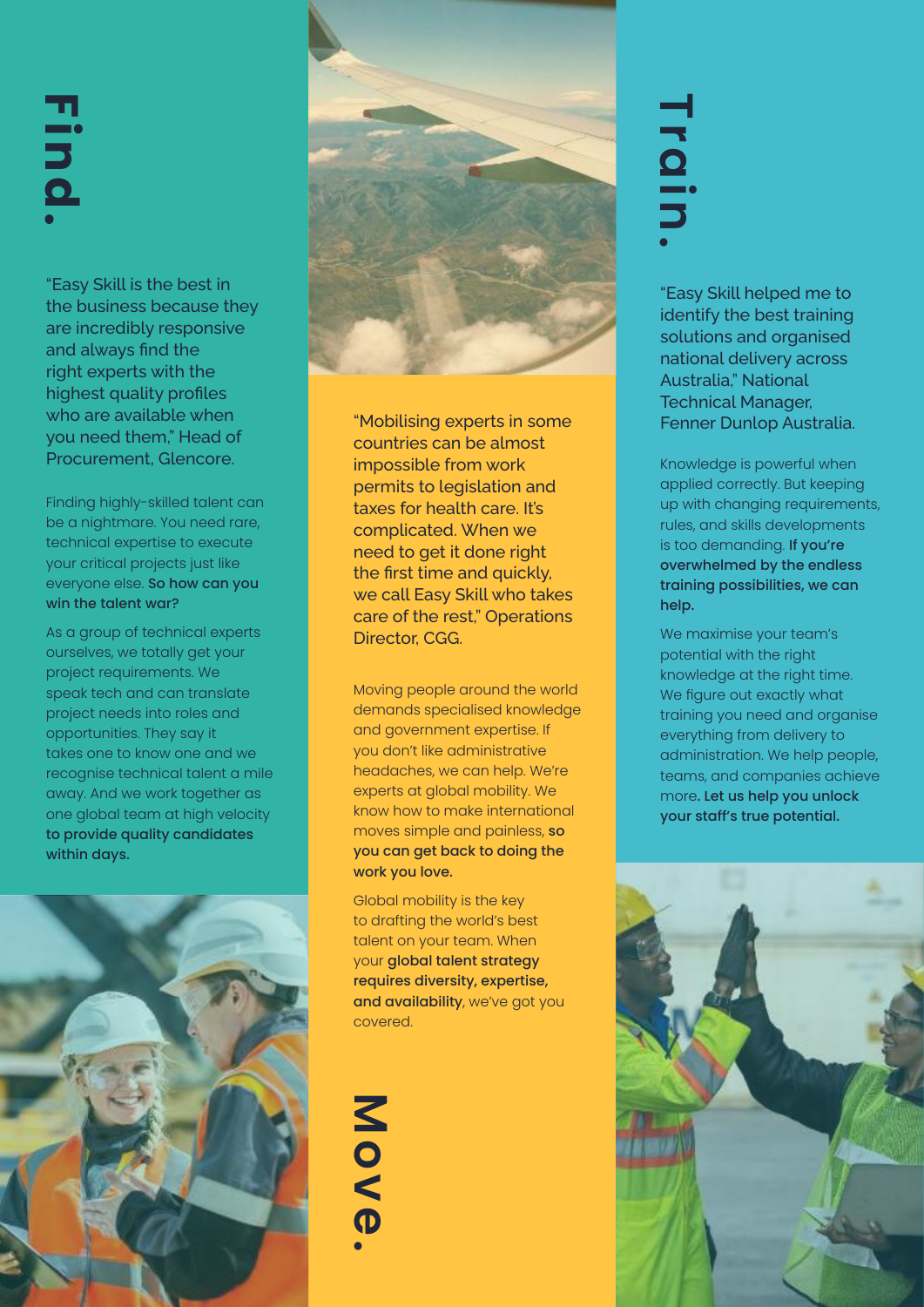

"We are so thankful to have Easy Skill on the project to give us peace of mind and ensure our project safety, quality, and overall design is not compromised," Project Manager, Water Authority of Fiji.

When you commit to a new project, hiring the expert team to execute takes time you don't have. When your project teams are already at capacity, it makes sense to team up with a consulting engineering partner. You can transfer accountability and risk with comprehensive solutions and ensure delivery by having our team work for you.

We can deliver in-house project support and engineering solutions. Your standards become ours and we execute work according to your business needs and values. When you need more than just a few experts, we can become an extension of your team. We can help you meet tight deadlines, deliver projects, produce results, and build your reputation.

Productivity suffers when complex projects can't build the right teams. Finding the special technical talent you need is hard. Specialised experts are in high demand across the world.

Skills shortages hold you back. But they don't have to. It can be a big hassle to bridge the talent gap working alone. Not to mention upskilling your staff when you have urgent projects to deliver.

With the right people partner, you can transform your people nightmares into your competitive advantage. With one simple call, you can take back control of your productivity and elevate your internal capabilities. We build technical dream teams that save clients just like you time and money.

Plus you will gain the confidence to get more done and take on bigger, better projects. We can help you find the world's best technical talent, move them anywhere you need, and give your staff practical knowledge to deliver outstanding results. We can even deliver engineering projects.

It's time to supercharge your project teams to reach your true potential.

#### A FEW NUMBERS AT A GLANCE

Easy Skill has been helping companies to promote productivity through people since 2014. We're excited to create opportunities for our clients, build internal capabilities, and change what's possible.



524 Assignments Completed to date

**325%** Client



Growth in 3 years

#### Presence + Impact

Operating local offices in 5 Countries and



Serving 27 Global Regions with workforce solutions